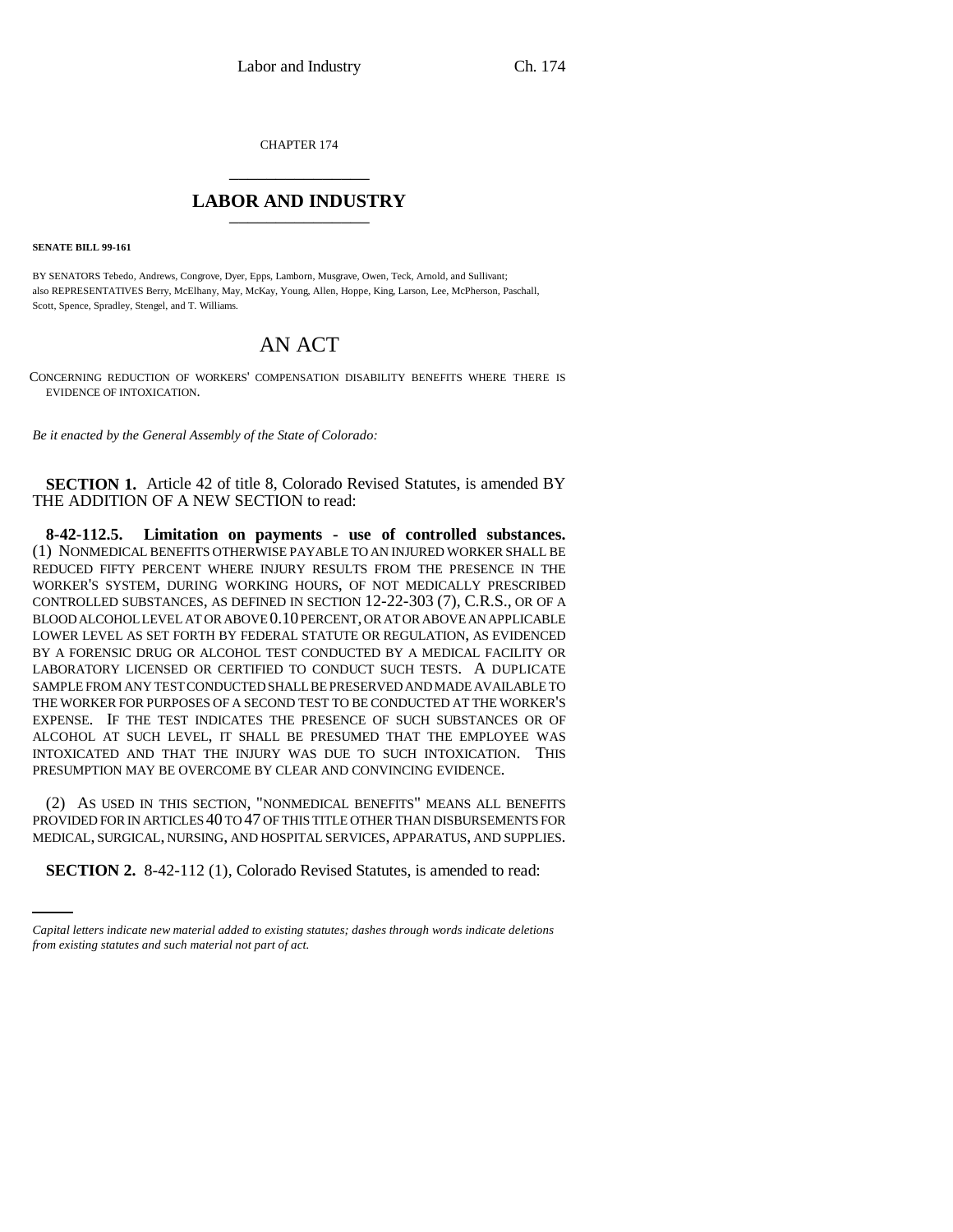**8-42-112. Acts of employees reducing compensation.** (1) The compensation provided for in articles 40 to 47 of this title shall be reduced fifty percent:

(a) Where injury is caused by the willful failure of the employee to use safety devices provided by the employer; OR

(b) Where injury results from the employee's willful failure to obey any reasonable rule adopted by the employer for the safety of the employee.

(c) Where injury results from the intoxication of the employee. When an employee has a 0.10 or more grams of alcohol per one hundred milliliters of blood or 0.10 or more grams of alcohol per two hundred ten liters of breath as shown by chemical analysis, it shall be presumed that the employee was intoxicated and that the injury was due to such intoxication. This presumption may be overcome by clear and convincing evidence.

**SECTION 3.** 8-43-102 (1) (b) and (1.5) (b), Colorado Revised Statutes, are amended to read:

**8-43-102. Notice to employer of injury - notice to employees of requirement - failure to report.** (1) (b) Every employer shall display at all times in a prominent place on the workplace premises a printed card with a minimum height of fourteen inches and a width of eleven inches with each letter to be a minimum of one-half inch in height, which shall read as follows:

## **WARNING**

**IF INJURED ON THE JOB, WRITTEN NOTICE MUST BE GIVEN TO YOUR EMPLOYER WITHIN FOUR WORKING DAYS OF THE ACCIDENT, PURSUANT TO SECTION 8-43-102 (1), C.R.S. IF YOU ARE INJURED ON THE JOB, WRITTEN NOTICE OF YOUR INJURY MUST BE GIVEN TO YOUR EMPLOYER WITHIN FOUR WORKING DAYS AFTER THE ACCIDENT, PURSUANT TO SECTION 8-43-102 (1), COLORADO REVISED STATUTES.**

**IF THE INJURY RESULTS FROM YOUR USE OF ALCOHOL OR CONTROLLED SUBSTANCES, YOUR WORKERS' COMPENSATION DISABILITY BENEFITS MAY BE REDUCED BY ONE-HALF IN ACCORDANCE WITH SECTION 8-42-112.5, COLORADO REVISED STATUTES.**

(1.5) (b) Every employer who has permission to be its own insurance carrier pursuant to section 8-44-201 or who participates in a public entity self-insurance pool pursuant to section 8-44-204 shall display at all times in a prominent place on the workplace premises a printed card with a minimum height of fourteen inches and a width of eleven inches with each letter to be a minimum of one-half inch in height, which shall read as follows: